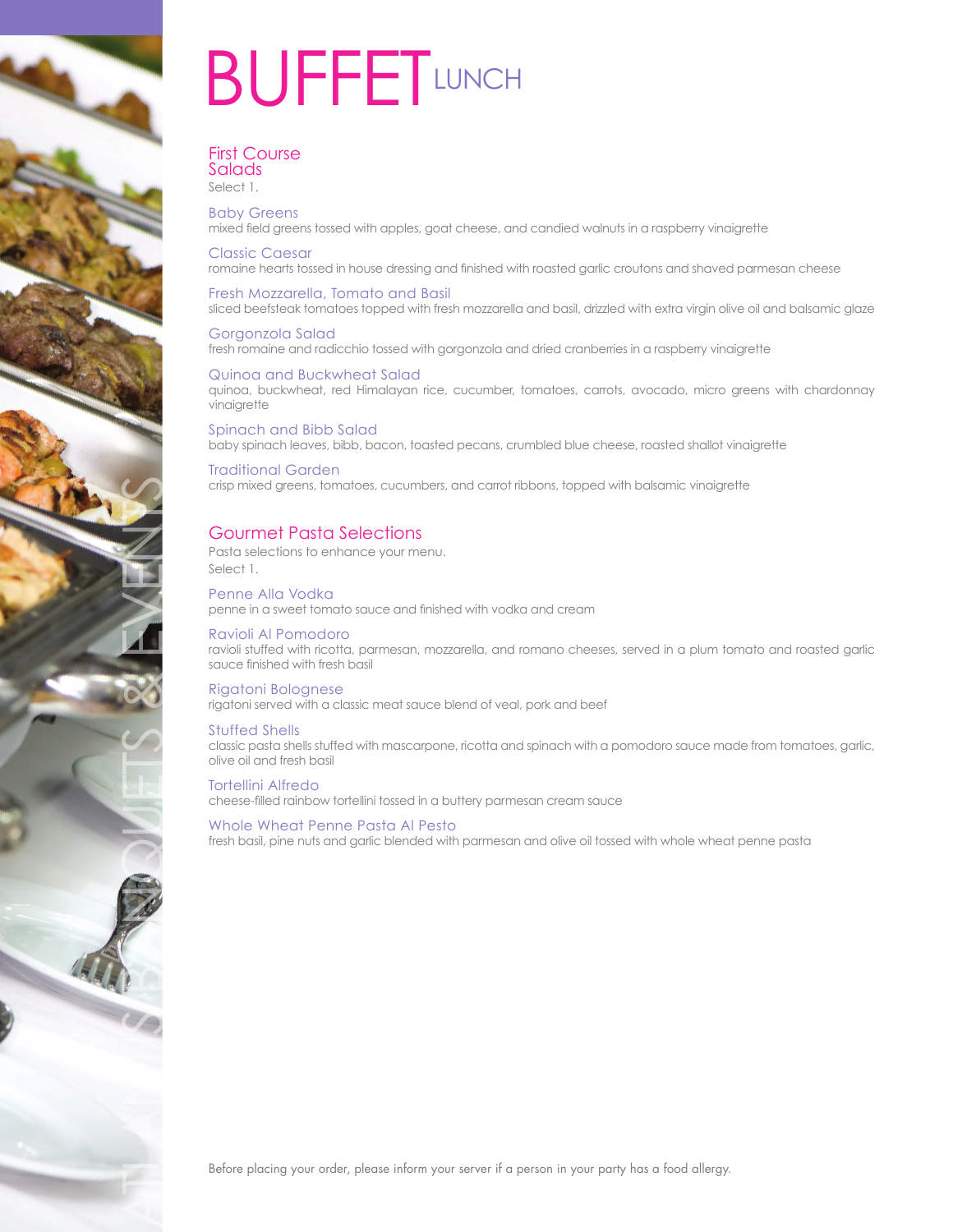

# **BUFFETLUNCH**

### Buffet Selections Custom created to meet any menu requirements. Select 3.

# Beef Buffet Selection

Beef & Broccoli teriyaki-glazed tender beef sautéed with peppers, onions and broccoli in a garlic soy sauce

Braised Short Ribs beef short ribs braised in red wine and a finely diced mirepoix

Ropa Vieja cuban shredded beef with cilantro, tomatoes, and sofrito all served over white rice

Sirloin Tips Marchand du Vin beef slowly braised in red wine, shallots, and mushrooms

# Chicken Buffet Selection

Chicken Francese

buttery lemon-wine sauce envelops lightly battered chicken

Hawaiian Chicken tender chicken breast pieces tossed with pineapple, peppers, onions and teriyaki

Chicken Saltimbocca breast of chicken with prosciutto, sage and spinach, served in marsala wine sauce

Chicken Scarpariello chicken breast braised with Italian sausage, peppers and a spicy white wine sauce

Pesto Chicken lightly sautéed chicken with sliced tomato and fresh mozzarella

Roast Chicken oven-roasted chicken breast with cremini mushrooms

## Sautéed Chicken

red peppers and roasted garlic top this sautéed chicken in a tarragon and lemon butter sauce

## Sesame Chicken

boneless and breaded tender chunks of chicken fried then tossed in a spicy ginger glaze and topped with toasted sesame seeds

## Seafood Buffet Selection

Cashew-Crusted Tilapia farm-raised tilapia crusted with crushed cashews in a light lemon butter sauce

Jambalaya chicken, shrimp, and sausage tossed with creole-style rice

Paella show-cooked rice stew with shrimp, scallops, mussels, clams, and chorizo sausage with a saffron seasoning

Mahi Mahi seared and topped with mango salsa

Mussels Luciano mussels steamed with fresh garlic, white wine and extra virgin olive oil

Roast Salmon lightly seared salmon prepared with herbs and a hint of lemon

Local Sustainable Seafood seasonal seafood selection

## Veal Buffet Selection

Veal Marsala flour-dusted scallopini of veal sautéed then finished with marsala wine, mushrooms and demi-glace

Veal Meatballs veal meatballs in a marsala wine and tomato demi-glace

Veal Piccata tender veal cutlets sautéed in a butter sauce and finished with fresh lemon

## Pork Buffet Selection

BBQ Ribs

slow-roasted St. Louis pork ribs covered in a tangy, traditional BBQ sauce

Hoisin Pork

roasted pork tenderloin marinated in hoisin, soy, sesame oil, and garlic

## Italian Sausage & Peppers

sweet Italian sausage with peppers, onions, tomatoes and basil

## Polish Kielbasa

old-world style braised with sauerkraut, white wine and caraway seeds